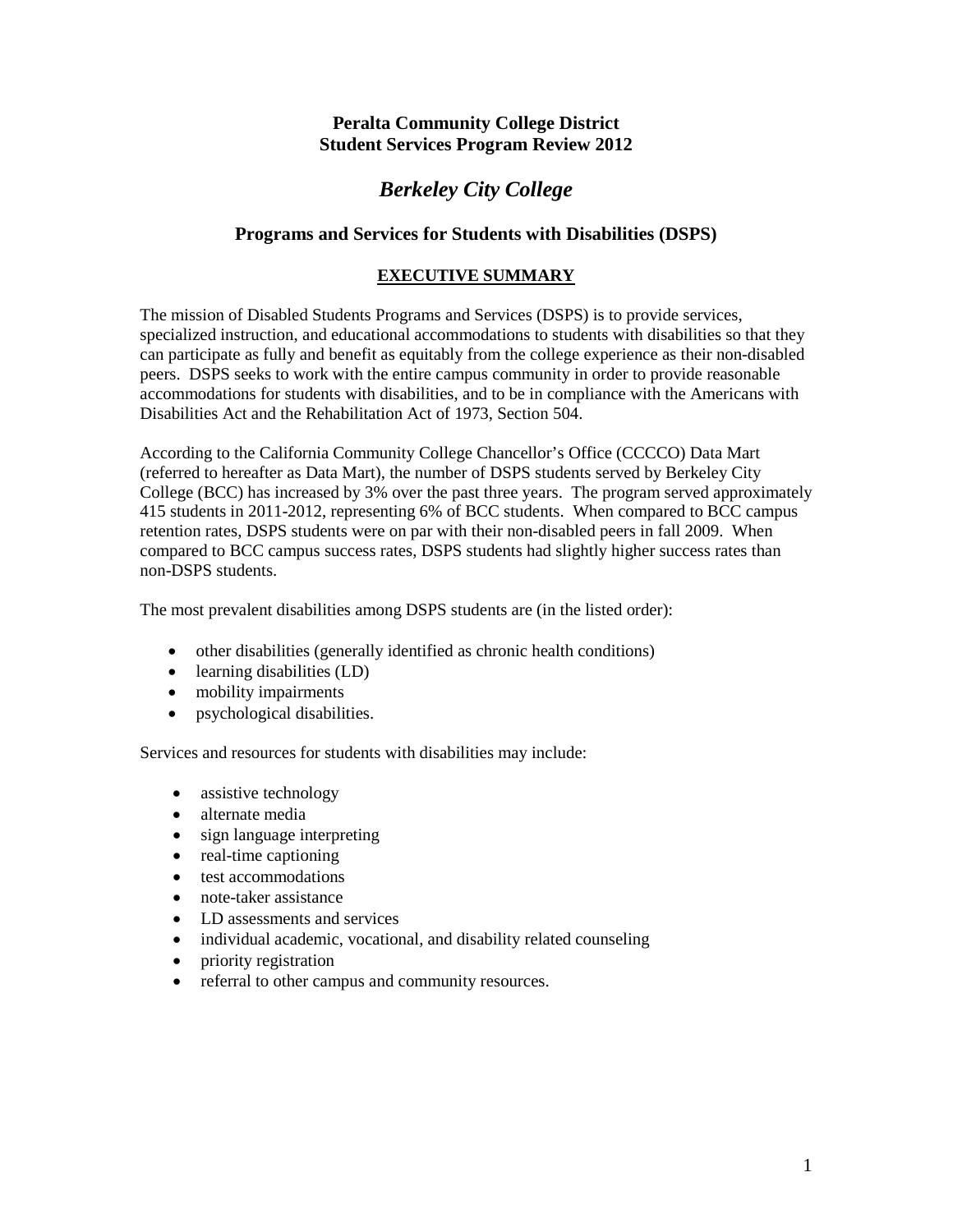## **Success Stories:**

- DSPS student success rates for are equal to or higher than non-DSPS students.
- The number of DSPS students has increased by 3% since 2009-2010 year and enrollment continues to grow annually.
- DSPS is working with the Department of Rehabilitation (DOR) to refer people with disabilities to BCC programs.
- In fall 2012, the Associated Student Body of BCC is working with DSPS to improve the participation and visibility of BCC students with disabilities on campus.

# **Service Strategies:**

- Continue to serve students with disabilities in-person or online by enhancing and updating the DSPS website, to include updated DSPS student and BCC faculty handbooks;
- Provide DSPS students with disability related and academic counseling to assist with accessing the programs and services available at BCC;
- Strengthen the network between DSPS and local agencies that serve people with disabilities: DOR, Center for Accessible Technology, and UC Berkeley's College Internship Program.
- Designate an assistive technology (AT) lab to serve the increasing demand by DSPS students who use such technologies to access and complete their coursework;
- Train students in the use of assistive technologies to improve their academic success.

# **Office Needs:**

In order to provide reasonable accommodations for the growing student population with disabilities, and to be in compliance with the Americans with Disabilities Act, the Office needs to hire:

- a full-time Coordinator/Counselor (hiring in progress)
- a full-time Counselor
- a full-time Instructional Assistant (IA) for test accommodations and other duties
- a full-time IA to support an Assistive Technology (AT) lab
- identify space for an AT lab

### **Updates:**

Technological updates and new purchases also are required to ensure DSPS' continuing capacity to accommodate the needs of students with disabilities, especially when serving students who must use assistive technologies to access textbooks and classroom materials.

### *Software*

- JAWS version 14 (a screen reader for blind students)
- ZoomText version 10 (screen magnification for low-vision students)
- MAGic version (screen enlargement for students with visual impairments)
- Kurzweil 3000 version 13 (text-to-speech and learning tool for students with LD)
- Kurzweil 1000 (a scan and read productivity tool for blind students)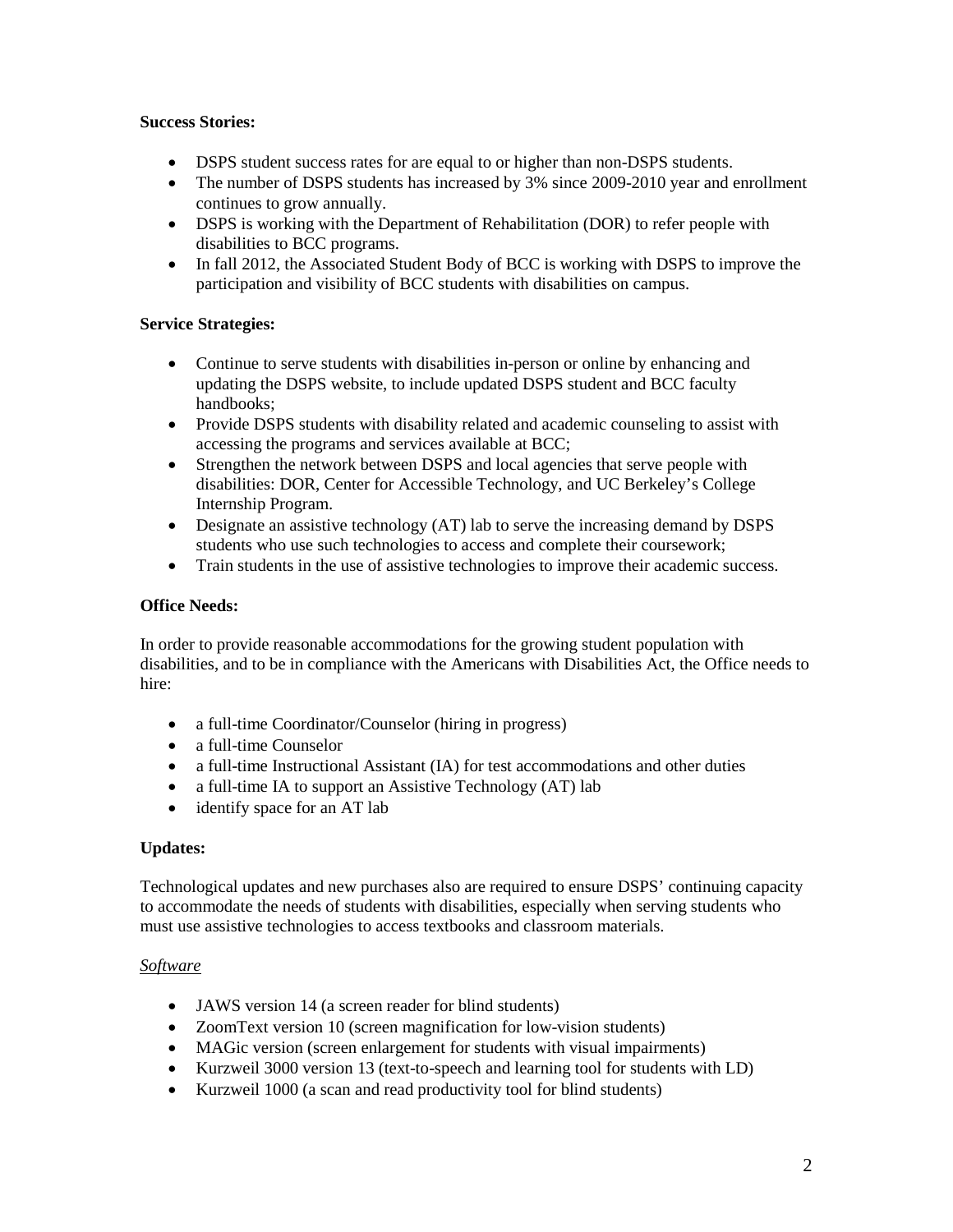• Dragon NaturallySpeaking version 12 Product Suite (speech-to-text tool for students with LD or physical upper extremity limitations)

# *Hardware*

- CCTV (image magnifier for students with low-vision)
- Braille embosser (Braille printer)

Use of and access to current technologies is integral to the production of alternative media for students who are unable to access print media, i.e. textbooks, handouts, and course readers. To this end, the following hardware and software components are currently required by DSPS staff and some students in order to deliver or access various alternate media formats. It is recommended that both software and hardware production components be periodically updated and replaced given the expected lifecycle of the particular software or peripheral.

The current and desirable versions or revisions of the technologies (and the primary users of those technologies) are as follows:

# *Software*

- OmniPage version 18 (DSPS staff)
- MS Office 2010 (DSPS staff and students)
- ABBYY Fine Reader (DSPS staff)
- Adobe Acrobat Pro version 11 (DSPS staff)
- Adobe Illustrator CS6 (DSPS staff)
- Duxbury version 11 (DSPS staff and students)
- Scientific Notebook version 5.5 (DSPS staff)
- MathType version 6.8 (DSPS staff)

# *Hardware / Equipment*

- \*\*Full-duplex high-speed scanner [Canon DR9080] (DSPS staff)
- Full-duplex laser color printer [HP Color Laser Jet CP5525] (DSPS staff)
- Braille Embosser [for text] (DSPS staff and students)
- \*\*Braille Embosser [for graphics] (DSPS staff and students)
- PIAF [tactile imaging device] (DSPS staff and students)

Although some items indicate use by both DSPS staff and students, all of the above items are largely for staff use with some occasional student use.

\*\* The double asterisk denotes items that need to be replaced as soon as possible, in this case the high-speed scanner and a Braille embosser for the production of graphics. The current scanner is over 10 years old and barely compatible with current technologies, affecting the timeliness of finishing alternate media requests in a timely manner and producing a better quality product. The Braille embosser for graphics is an urgent need given the increase of blind or visually impaired students, many of whom will take classes in the math and sciences where textbooks are full of visual images. The embossed graphics will provide a tactile representation of images found in these textbooks for students to use in addition to their alternate text.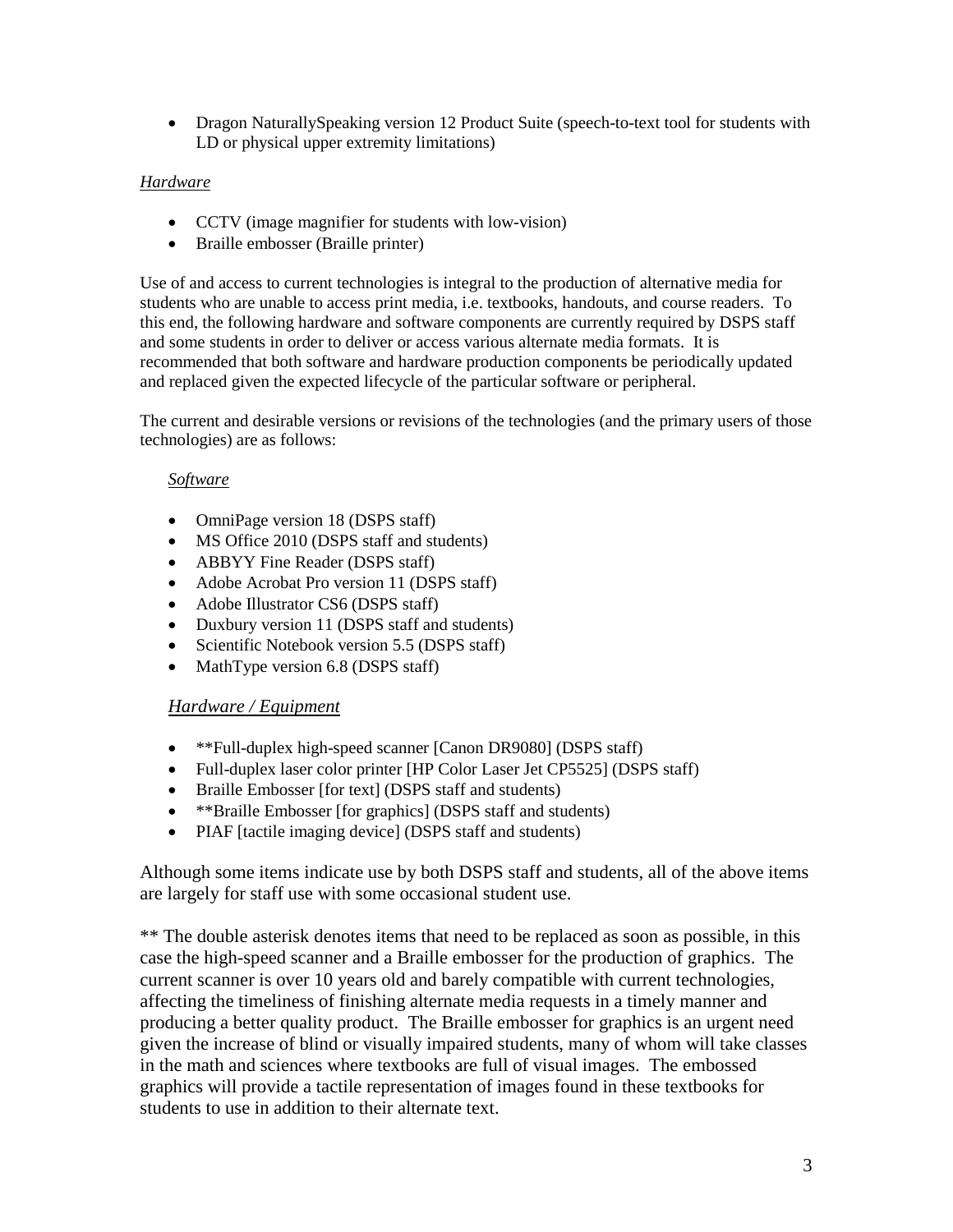# **PROGRAM REVIEW**

## **Introduction**

The primary objective of program review is to assure the quality of the PCCD Student Services programs, one that reflects student needs and encourages student success. It is a systematic process for the collection, analysis, and interpretation of data concerning a program and its services. Recommendations for each program will be linked and incorporated into the unit's planning process, and decisions will be made concerning schedule proposals, services changes, budget development, and hiring practices.

Student services program reviews will be completed every three years. Program review is intended to support and complement the completion of annual plans required of each unit. The program reviews for Student Services will be completed on the same cycle as the program review for all instructional programs.

# **Programs and Services for Students with Disabilities (DSPS /DSPS)**

# **I. Background Information**

### **A. Describe:**

# **1. The Unit and its mission**

The mission of Programs and Services for Students with Disabilities (DSPS ) at Berkeley City College (BCC) is to provide reasonable accommodations and assistance to students with a wide range of disabilities to facilitate in their achievement of their educational goals.

We are committed to ensuring that students receive equal access to all programs and services. To that end, we seek to balance the student's right to access with our obligation to protect the integrity of our college's programs and services. DSPS also seeks out every opportunity to educate the college community about reasonable accommodations for students with disabilities.

Students with disabilities enrolling at BCC and attending classes are expected to meet course goals as outlined in the class syllabus. The type of DSPS services provided will depend on the individual student's verified disability, his or her educational limitations caused by the disability, and the course requirements of the classes the student is registered in.

DSPS services and resources available to eligible students may include:

- assistive technology
- alternate media
- sign language interpreting
- real-time captioning
- test accommodations
- note-taker assistance
- LD assessments and services
- individual academic, vocational, and disability related counseling
- priority registration
- referral to other campus and community resources.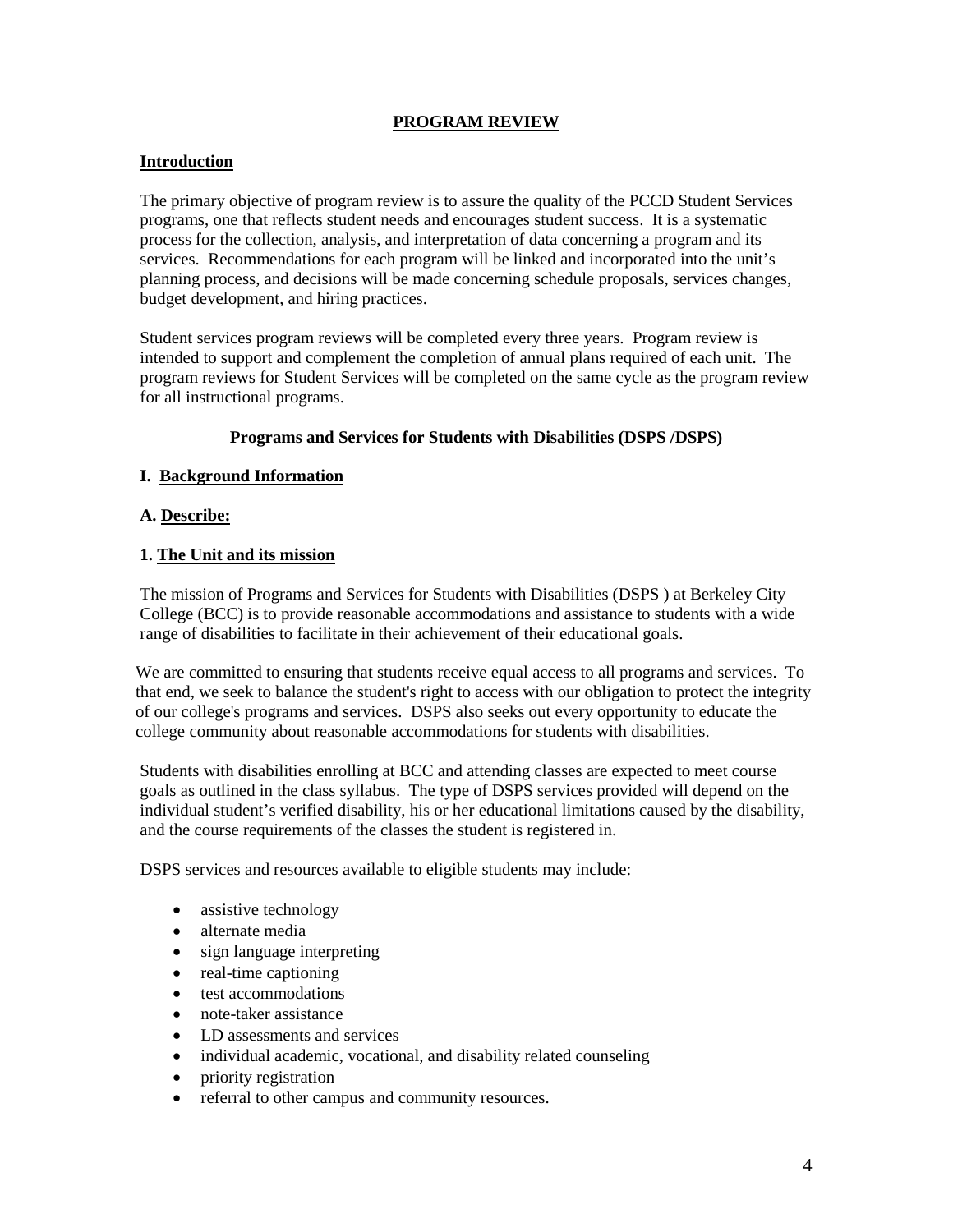A review of each student's progress is conducted on a semester-by-semester basis when the students request letters of accommodation for the new terms. This review supports efforts to ensure the student is making measurable progress toward his or her stated goal and that DSPS services are appropriate to the student's educational needs and educational limitations.

# **2. History**

The Office for Civil Rights in the U.S. Department of Education enforces Section 504 of the Rehabilitation Act of 1973 and Title II of the 1990 Americans with Disabilities Act (ADA), which prohibit discrimination on the basis of disability. The California Lanterman Developmental Disabilities Act of 1969 established an entitlement to services and support for persons with developmental disabilities, and in 1976 the California Education Code was revised to support funding for programs for students with disabilities in the community colleges, leading to the establishment of Disabled Student Programs and Services (DSPS) offices on California community college and other public college campuses. Reasonable accommodations to allow the student to compensate for limitations resulting from a disability are the means by which the mandates and purposes of these laws are adhered to.

The historical strength of the DSPS program at BCC is the breadth and quality of services provided to students with disabilities, services which are consistent with the legal obligations and concerns for student welfare and success, in association with the City of Berkeley, and in collaboration with Berkeley community organizations serving disabled populations. In past years, DSPS was well-staffed with experienced coordinator and counselor personnel, and staff specialists in LD and alternative media. At this time, due to commitment from BCC and PCCD administration, DSPS staff positions have been filled for a full-time LD Specialist and a full-time Alternative Media Specialist.

However, fiscal challenges have restricted hiring personnel to support the front office, testing accommodations services, and the AT lab. DSPS must have avenues to address these issues so that the level of quality of services and the timeliness in which those students receive services is not compromised.

# **3. Purposes and needs assessed**

### **a) Student needs**

Students served by DSPS present with a broad range of disabilities and benefit from a variety of programs and services which are specific to the individual student. The types of disabilities with which students present include:

- mobility issues
- visual impairments and total blindness
- hearing impairments and total hearing loss
- learning disabilities and other learning deficits
- acquired brain injury
- developmental delay
- psychological disability, increasingly including autism and Asperger syndrome
- speech and language impairments, and
- other disabling conditions such as attention deficit conditions, chronic health conditions, chronic pain, and other functional restrictions.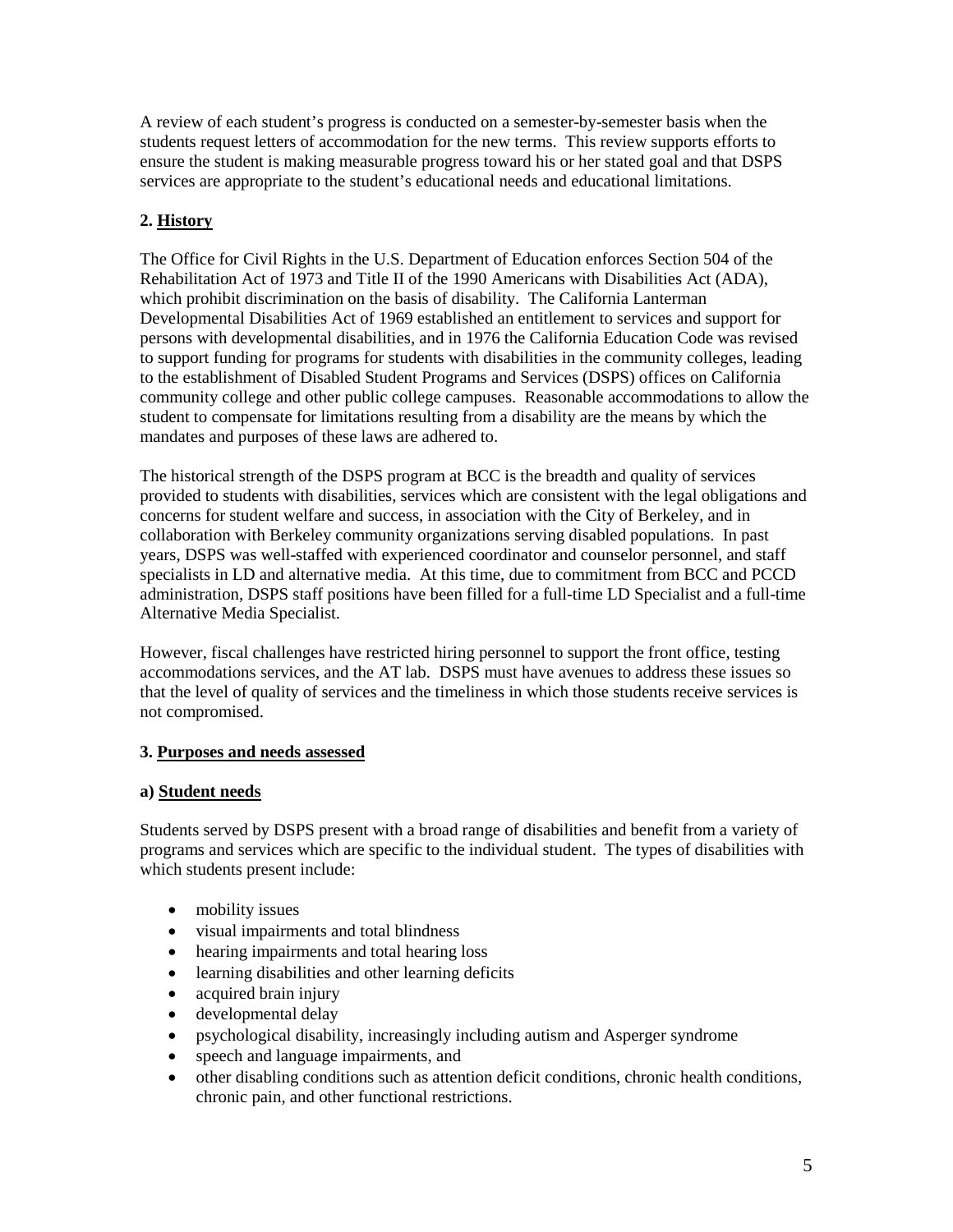| Primary Disability              | <b>Student Count</b><br>2009-2010 | <b>Student Count</b><br>$2010 - 2011$ | <b>Student Count</b><br>$2011 - 2012$ |
|---------------------------------|-----------------------------------|---------------------------------------|---------------------------------------|
| <b>DSPS Student Count Total</b> | 401                               | 409                                   | 415                                   |
| <b>Acquired Brain Injury</b>    | 17                                | 14                                    | 11                                    |
| Developmentally Delayed Learner | 5                                 | Ч                                     | 5                                     |
| Hearing Impaired                | 14                                | 18                                    | 14                                    |
| Learning Disabled               | 68                                | 72                                    | 67                                    |
| Mobility Impaired               | 93                                | 77                                    | 66                                    |
| <b>Other Disability</b>         | 90                                | 133                                   | 164                                   |
| <b>Psychological Disability</b> | 90                                | 59                                    | 59                                    |
| Speech & Language Impaired      | $\overline{2}$                    |                                       | $\Omega$                              |
| Visually Impaired               | 22                                | 26                                    | 29                                    |

The distribution of types of disabilities of the students registered with DSPS in the past three academic years is presented in the following table:

This data, obtained from the Chancellor's Office Data Mart, identifies the most prevalent disabilities among current DSPS students as being other disabilities (which covers various conditions not included in the other categories), learning disabilities, mobility impairments, and psychological disabilities. Based on the same data source, the conditions that are increasing the most in the DSPS population for the three academic years covering 2009 – 2010, 2010 – 2011, and 2011 - 2012 are other disabilities and visual impairments. During this same time period, there has been a decrease in students with psychological disabilities, acquired brain injuries, and developmentally delayed learners. The numbers of students with learning disabilities and hearing impairments have remained constant during the same period.

Student needs, depending on the student, the disability, and the educational limitations caused by the disability are addressed with reasonable accommodations in the form of the following supports:

- note takers (all disabilities impacting on attention/concentration, hearing impairments, and physical upper extremity limitations)
- test accommodations (for multiple categories of disability)
- sign language interpreting (Deafness and other hearing impairments)
- stenographer captioning (Deafness and other hearing impairments)
- audio taping of lectures and books on tape,
- electronic text and other alternate media including Braille, large print, CCTV (blind and visual impairments, learning disabilities, and attention deficit conditions)
- building evacuation assistance (for students with mobility and visual impairments)
- reduced course load (for multiple categories of disability)
- in-class furniture accommodations (for multiple categories of disability)

Student needs are met by DSPS counseling services that assist the student with the mix of disability-related, academic, and personal issues that impact their educational progress and chances for success. (However, the DSPS Counselors do not provide psychotherapeutic services.) The DSPSLD Specialist meets the needs of students who have LD by providing LD assessments and associated guidance such as education planning and learning strategies.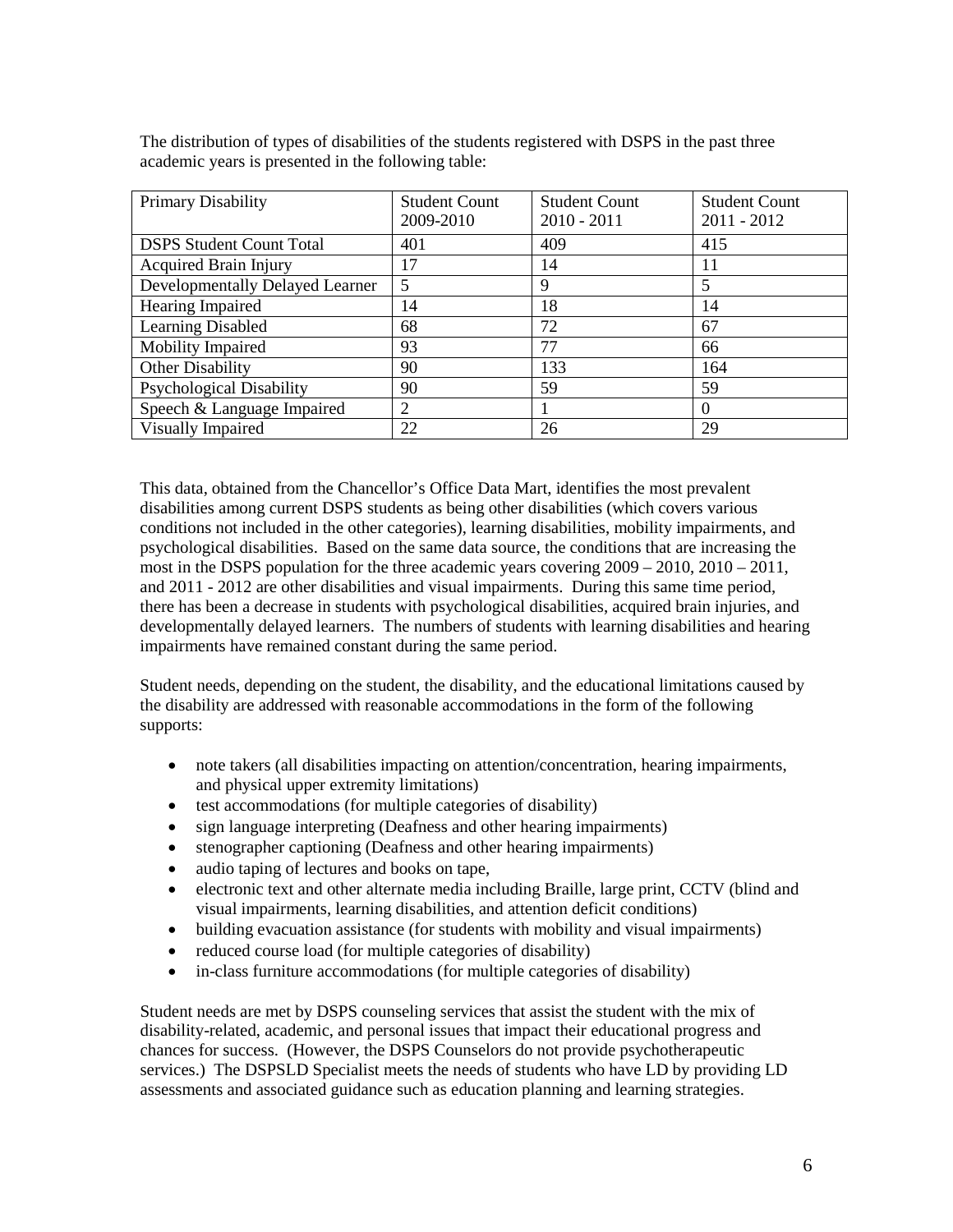Because of present DSPS staffing limitations and the increasing numbers of qualified students seeking DSPS services, many students with disabilities may not be gaining the benefit of appropriate in-classroom and other accommodations in a timely manner. Due to the same limitations, there are limited opportunities for DSPS staff to respond adequately on an ad hoc basis to the sometimes complicated and urgent needs that arise in the course of each semester. However, given the college's legal obligation to provide access for DSPS students, BCC administration is working actively to address staffing issues.

# **b) Program needs**

As noted in the Student Needs section, there have been increases in a) the numbers of students seeking services with DSPS ; b) an increase in numbers of those specific disabilities requiring costly and specialized interventions, and c) decreases in the numbers of DSPS staff. DSPS staffing is needed in the areas of day-to-day program coordination, disability-related counseling, test accommodations support, and AT training and access. Due in part to the increase of DSPS students with visual impairments, the use of assistive technologies in the high schools for students with disabilities, and the use of assistive technologies in the home, DSPS is seeing more students who would like to access these technologies while on campus.

# **Technology Updates:**

For effective and efficient service provision, DSPS can presently benefit from the updating of software and technologies for use by DSPS students and staff, and can benefit from an ongoing review and evaluation of technologies and software to determine when cost-effective upgrades may be appropriate. As stated previously in the Executive Summary of this report, those needs are:

# *Software*

- JAWS SMA for V15-16 (10-user site license)
- ZoomText version 10 (10-user site license)
- MAGic SMA for V13-14 (10-user site license)
- Kurzweil 3000 version 13 (10-user site license)
- Kurzweil 1000 V13 (10-user site license)
- Dragon NaturallySpeaking version 12 Product Suite (5-user site license)
- OmniPage version 18 (1 site license)
- ABBYY Fine Reader (1 site license)
- Adobe Acrobat Pro version 11 (1 site license)
- Adobe Illustrator CS6 (1 site license)
- Duxbury version 11 (1 site license)
- Scientific Notebook version 5.5 (1 site license)
- MathType version 6.8 (1 site license)

# *Hardware / Equipment*

- CCTV (5 units)
- \*\*Full-duplex high-speed scanner [Canon DR9080] (1 unit)
- Full-duplex laser color printer [HP Color Laser Jet CP5525] (1 unit)
- Braille Embosser [for text] (2 units)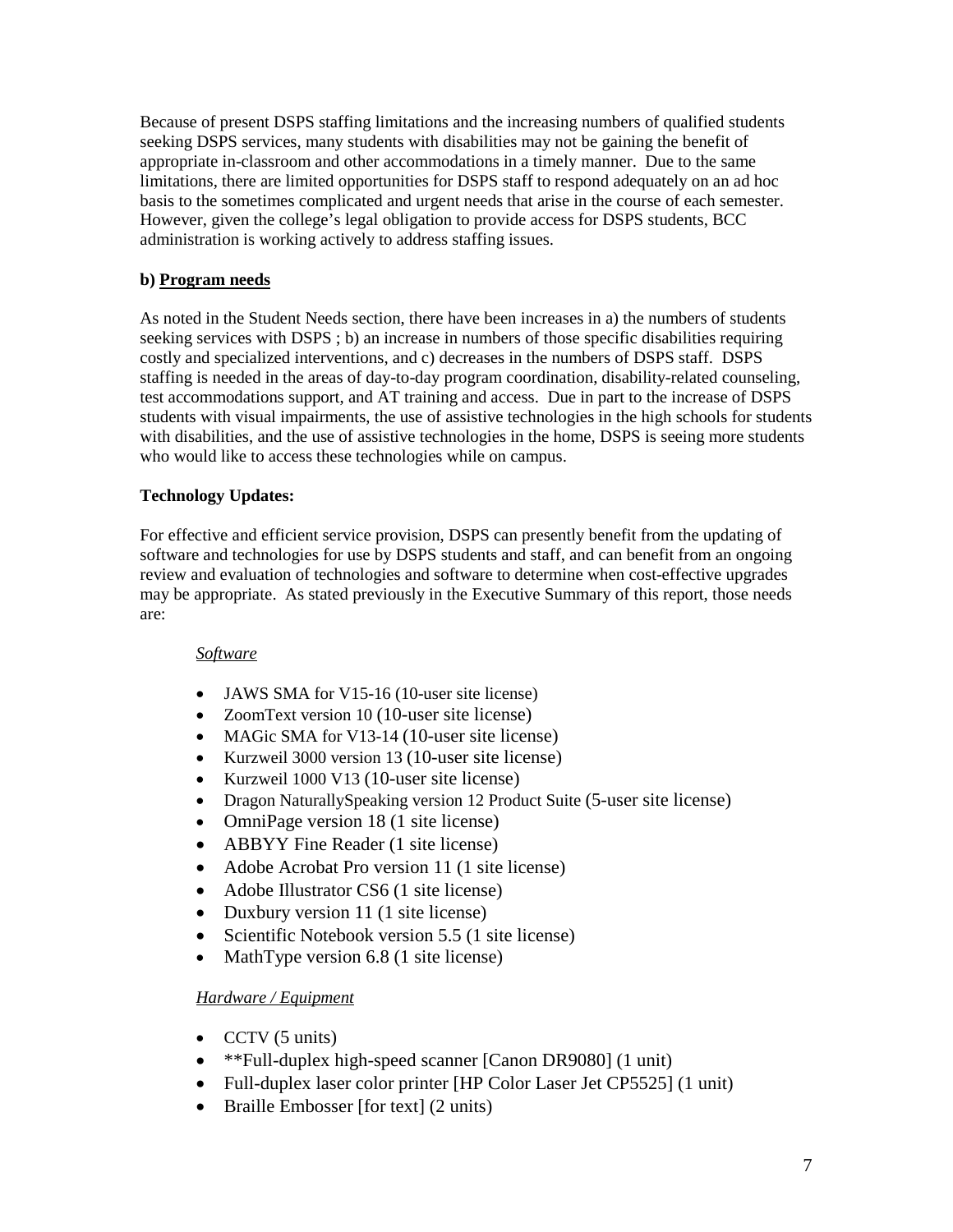- \*\*Braille Embosser [for graphics] (1 unit)
- PIAF [tactile imaging device] (1 unit)

# **4. Current components**

DSPS is presently staffed as follows:

- Counselor .67
- Learning Disability Specialist  $-1.0$
- Alternate Media Specialist  $-1.0$
- Staff Assistant  $-1.0$
- IA (front office / accommodations)  $.5$
- IA (alternate media) .5

The current staff vacancies in the DSPS program, as previously noted, are:

- Counselor/Coordinator 1.0 (hiring in progress)
- Counselor 1.0 (currently filled by a .67 counselor)
- Staff Assistant  $-1.0$  (currently filled by .50 IA)

### **B. Describe unique aspects of the program**

The City of Berkeley is the birthplace of the disability rights movement and the city's place in the history of the disability movement has given rise to strong support for and accommodation of persons with disabilities. The city's Commission on Disability actively promotes, "the total integration and participation of persons with disabilities into all areas of economic, political, and community life." Berkeley's Center for Independent Living, the world's first organization run by and for persons with disabilities, was established in the city near the UC campus in 1972, and it continues to serve as a draw to disabled persons and students from around the country and the world. Within the city limits are a number of other community organizations serving the needs of the disabled community including, but not limited to, the Center for Accessible Technology, the Berkeley Place Deaf and Disability Project, and the East Bay Center for the Blind. These programs provide independent living services and support to members of the community with disabilities. Given the city's history and ongoing involvement with people with disabilities and relevant community agencies, BCC is a magnet for students seeking disability support on campus as well as services that support successful independent living within the community.

Of the four Peralta community colleges, BCC is most directly accessible by public transportation: the Bay Area Rapid Transit (BART) station is only half a block from the college's entrance; Alameda County (AC) Transit buses have bus stops half a block from campus; East Bay Paratransit, accessible transportation for people with disabilities, is able to drop off students in front of the campus with fewer transfer delays or associated difficulties of mass transit. BCC's access to public transportation is of particular value to those students with mobility disabilities for which transportation-related logistics can be a make-or-break issue relative to full participation in higher education.

BCC is well-known for its 1) Alternate Media program, 2) Learning Disabilities program, and 3) testing accommodations services. Previous to the Spring 2012 semester, DSPS was well-known for its adaptive physical education (APE) classes. Historically, the college partnered with the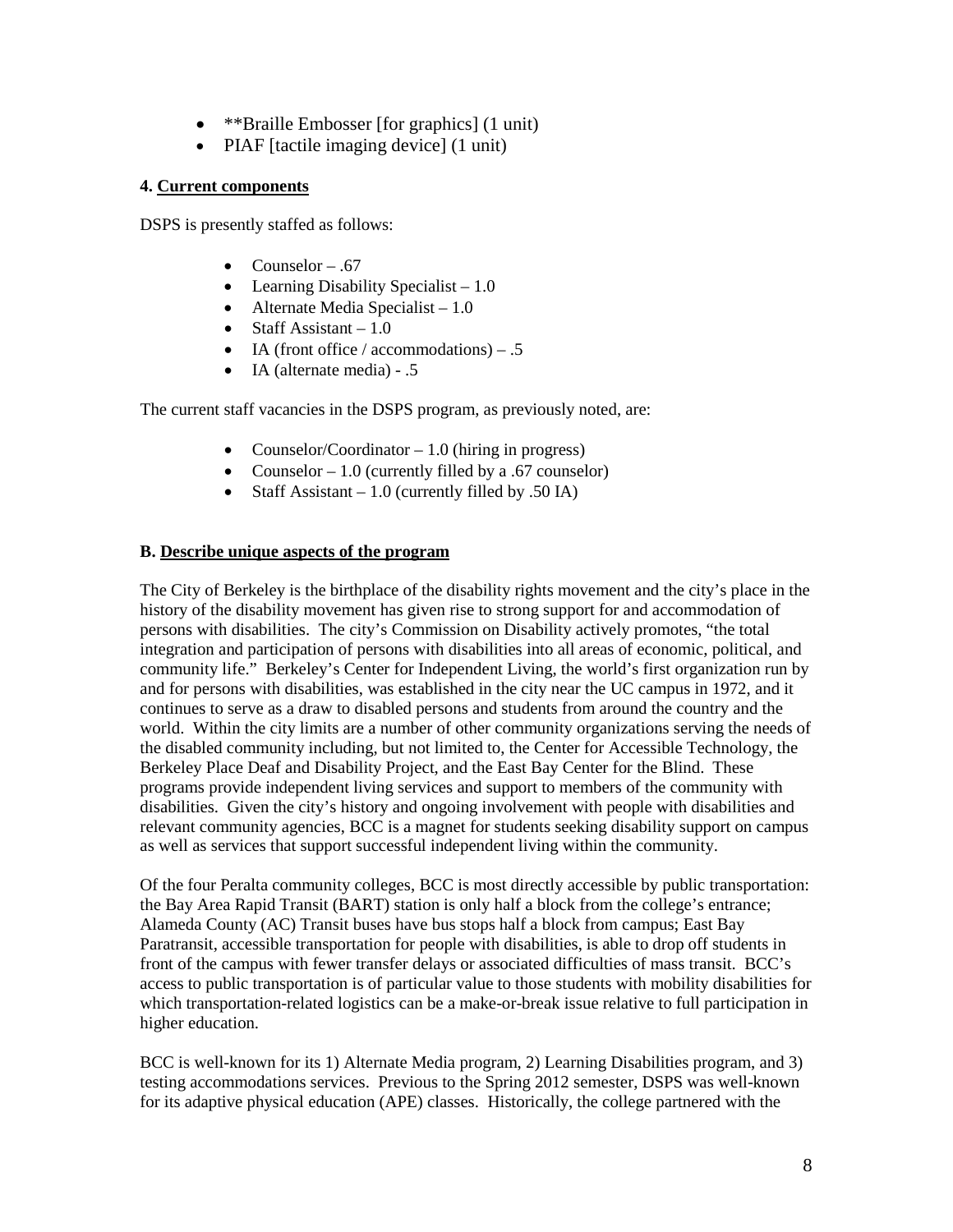City of Berkeley to offer adaptive swim courses at the Berkeley High School South Pool. Unfortunately the high school closed the pool in early 2012 thereby eliminating the college's APE offerings.

# **C. Describe your current resources**

As noted above, current staffing is deficient: there are critical human resources vacancies in the DSPS program: most critical are a 1.0 permanent Counselor/Coordinator position (the previous Counselor/Coordinator retired in June 2009) and a 1.0 permanent Counselor position (the previous incumbent was assigned to a different position at the college/district office). The program desperately needs to fill both positions in order to provide necessary services to students with disabilities. When compared to PCCD's other campuses, the BCC DSPS Program is understaffed.

Learning disabilities services include

- Assessment and evaluation of eligibility for the LD program;
- Identification of a student's learning styles and modalities;
- Compensatory learning strategies and techniques;
- Accommodations and services based on individual test results;
- Adaptive equipment
- Audio formats (DAISY/NISO/MP3).

The following alternative text formats are currently offered to students requiring alternate media to access course materials:

- Publisher E-text (PDF, DOC, RTF)
- E-text produced in-house (DOC, TXT, RTF)
- Math ML
- Learning Ally digital audio
- Text-to-Speech software (for audio)
- Braille
- Tactile graphics
- Large print
- Closed Captioning

The following list of equipment is what DSPS currently loans to students on a first-come-firstserved basis. Students are able to borrow these items one semester at a time, giving them time to assess how the equipment works for them in the classroom setting.

- NLS DAISY Players
- Assistive Listening Devices
- Digital Recorders
- SmartPens

A universal model for campus wide accessibility of assistive technologies would support DSPS students enrolled at BCC. Historically, each open computer lab and the library at Berkeley City College had provided DSPS computer stations for priority use by students with disabilities. While Room 262 had been established to serve as an AT center for students with disabilities, the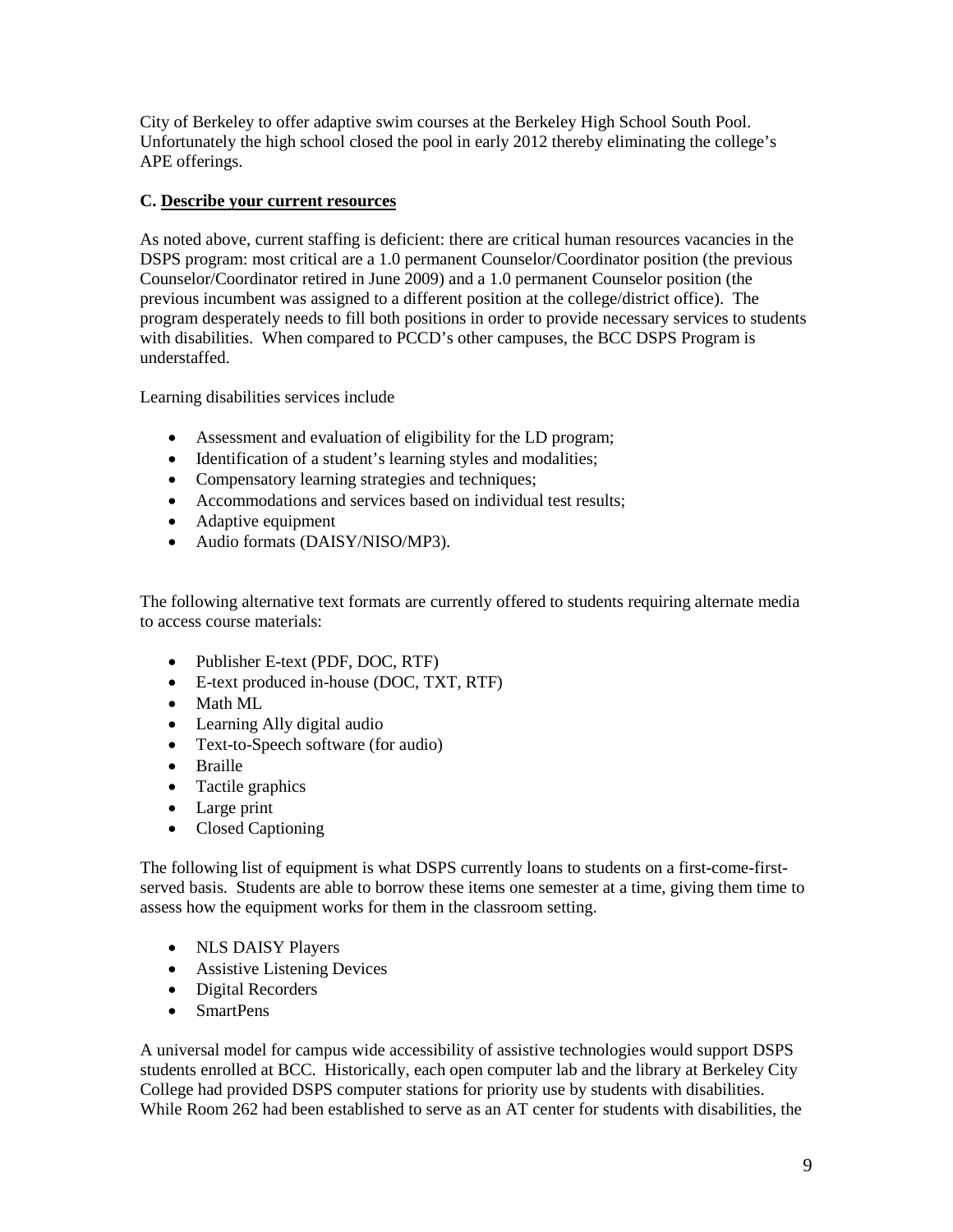computers in this space have not been maintained in recent semesters and are thus underutilized by students. In cooperation with the Office of Instruction and the Information Technology department, it is recommended that the above listed adaptive hardware and software be made available to DSPS students on computer stations located in the library, open computer labs, and other student areas.

BCC administrators requested an AT plan for DSPS and BCC, a plan which outlines the challenges of providing AT to DSPS students. The biggest challenge is designating a place for an AT lab where students can learn and use assistive technologies. The plan is being used by BCC administration as a framework for addressing this issue.

# **D. Program goals and how they are measured**

The goal of the DSPS program is to provide full access for students with disabilities as mandated by the 1972 Federal Disabilities Act, the State of California Lanterman Act, California Education Code, the Americans with Disabilities Act, and the Chancellor's Office.

To meet that goal, DSPS provides eligible students with academic accommodations to better ensure their success in their college education, and to teach them self-advocacy skills which they can use beyond the college as they further their education beyond community college or seek employment.

There is a DSPS advisory committee that meets each spring semester. The meetings are held in advance of the next academic year in an effort to update committee members on what is happening at the college and in DSPS . This meeting also serves to solicit input and feedback from committee members regarding issues DSPS needs to examine and in some instances address. Advisory committee members are from key agencies in the Berkeley area, agencies which provide disability support services and programs to people with disabilities. These committee members also provide contact and updates regarding their programs and services, many of which DSPS students can benefit from. In addition to the annual meeting, committee members are encouraged to contact and meet with DSPS staff as needed and act as liaisons between DSPS and the individual agencies as a whole. The committee members also invite DSPS staff to attend meetings or functions sponsored by their respective agencies in an effort to provide basic information and orientation to DSPS.

### **E. How is accomplishment of program goals assessed?**

DSPS has created program goals based on the DSPS mission and BCC Student Services SLOs. In order to successfully accomplish program goal assessment, DSPS must assess the program's SLO. DSPS is scheduled to begin SLO assessment in November 2012 to be concluded in January 2013, when the findings of the assessment will be used to assess program goals.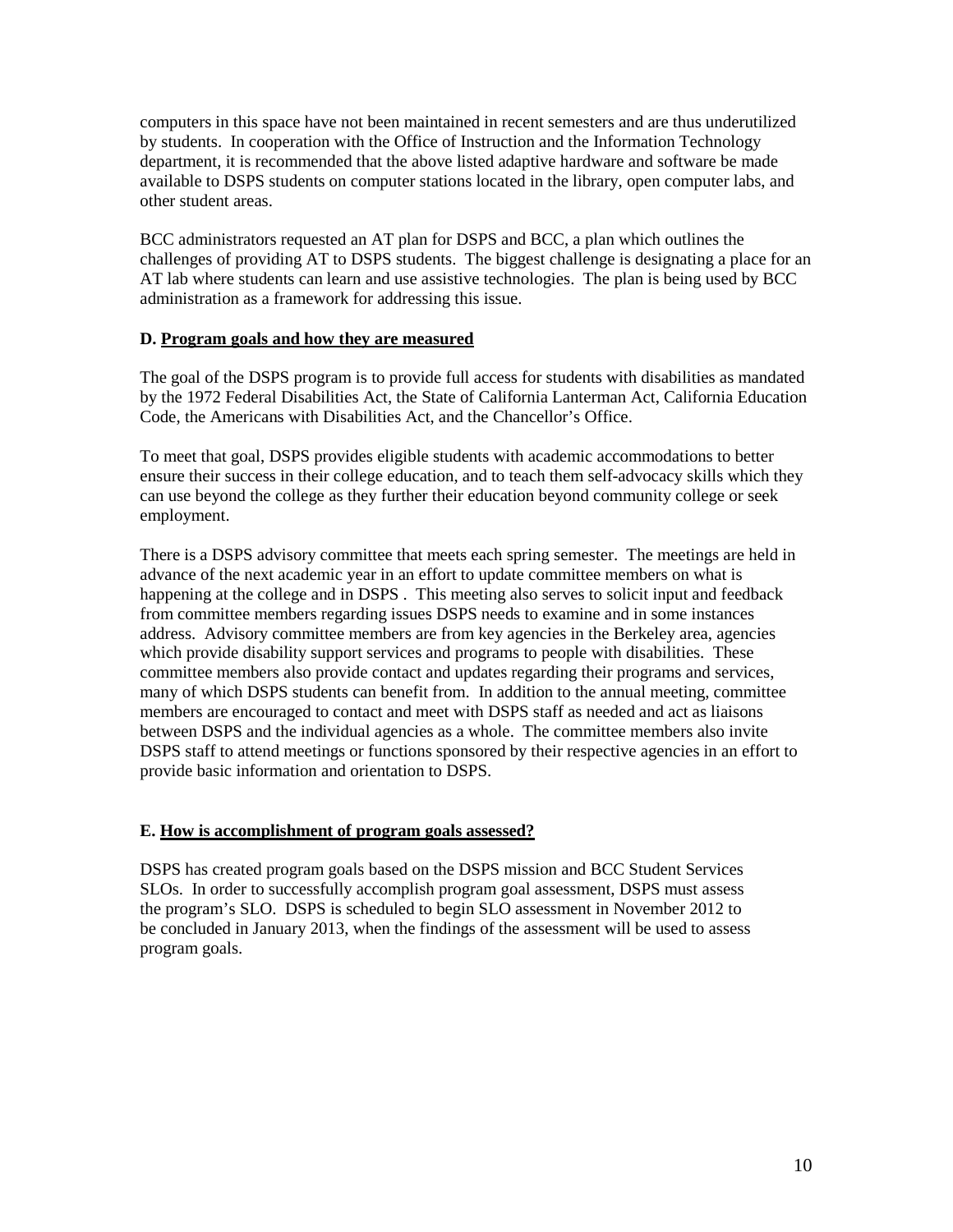# **II. Student Demographics of Those Using Your Services** (by numbers)

| <b>BCC DSPS</b> | <b>Student Count</b> | Percent         | Student        | Percent         | Student       | Percent     |
|-----------------|----------------------|-----------------|----------------|-----------------|---------------|-------------|
| Age Groups      | 2009-2010            | οf              | Count          | of              | Count         | of Students |
|                 |                      | <b>Students</b> | $2010 - 2011$  | <b>Students</b> | $2011 - 2012$ |             |
| Total Number of |                      |                 |                |                 |               |             |
| <b>Students</b> | 401                  | 100%            | 409            | 100%            | 415           | 100%        |
|                 |                      |                 |                |                 |               |             |
| $1 - < 18$      | 4                    | 1.00%           | $\overline{7}$ | 1.71%           | 7             | 1.69%       |
| $18 - 19$       | 50                   | 12.47%          | 51             | 12.47%          | 64            | 15.42%      |
| 20 to 24        | 91                   | 22.69%          | 108            | 26.41           | 101           | 24.34%      |
| 25 to 29        | 40                   | 9.98%           | 41             | 10.02%          | 38            | 9.16%       |
| 30 to 34        | 28                   | 6.98%           | 23             | 5.62%           | 31            | 7.47%       |
| 35 to 39        | 31                   | 7.73%           | 26             | 6.36%           | 26            | 6.27%       |
| 40 to 49        | 56                   | 13.97%          | 43             | 10.51%          | 47            | 11.33%      |
| $50 +$          | 100                  | 24.94%          | 109            | 26.65%          | 100           | 12.29%      |
| Unknown         |                      | 0.25%           |                | 0.24%           | 1             | 0.24%       |

# **A. Who is served by DSPS —see tables below**

| <b>BCC DSPS</b>        | <b>Student Count</b> | Percent         | Student       | Percent         | Student       | Percent     |
|------------------------|----------------------|-----------------|---------------|-----------------|---------------|-------------|
| Gender                 | 2009-2010            | of              | Count         | of              | Count         | of Students |
|                        |                      | <b>Students</b> | $2010 - 2011$ | <b>Students</b> | $2011 - 2012$ |             |
| <b>Total Number of</b> |                      |                 |               |                 |               |             |
| <b>Students</b>        | 401                  | 100%            | 409           | 100%            | 415           | 100%        |
| Female                 | 218                  | 54.36%          | 233           | 56.97%          | 228           | 54.94%      |
| Male                   | 160                  | 39.90%          | 155           | 37.90%          | 151           | 36.39%      |
| Unknown                | 23                   | 5.74%           | 21            | 5.13%           | 36            | 8.67%       |

| <b>BCC DSPS</b>        | Student        | Percent         | Student       | Percent         | Student        | Percent         |
|------------------------|----------------|-----------------|---------------|-----------------|----------------|-----------------|
| Ethnicity              | Count          | of              | Count         | of              | Count          | of              |
|                        | 2009-2010      | <b>Students</b> | $2010 - 2011$ | <b>Students</b> | $2011 - 2012$  | <b>Students</b> |
| <b>Total Number of</b> |                |                 |               |                 |                |                 |
| <b>Students</b>        | 401            | 100\%           | 409           | 100%            | 415            | 100%            |
|                        |                |                 |               |                 |                |                 |
| African American       |                |                 |               |                 |                |                 |
|                        | 120            | 29.93%          | 125           | 30.56%          | 106            | 25.54%          |
| Native American        |                |                 |               |                 |                |                 |
| Indian / Alaskan       | $\mathfrak{Z}$ | 0.75%           | 3             | 0.73%           | 1              | 0.24%           |
| Asian                  | 22             | 5.49%           | 32            | 7.82%           | 26             | 6.27%           |
| Filipino               | $\overline{2}$ | 0.50%           | 3             | 0.73%           | 4              | 0.96%           |
| Hispanic               | 38             | 9.48%           | 50            | 12.22%          | 62             | 14.94%          |
| Pacific Islander       |                | 0.25%           | 1             | 0.24%           | $\overline{2}$ | 0.48%           |
| Two or more races      |                |                 |               |                 |                |                 |
|                        | 4              | 1.00%           | 9             | 2.20%           | 18             | 4.34%           |
| Unknown                | 104            | 25.94%          | 65            | 15.89%          | 51             | 12.29%          |
| White Non-             |                |                 |               |                 |                |                 |
| Hispanic               | 107            | 26.68%          | 121           | 29.58%          | 145            | 34.94%          |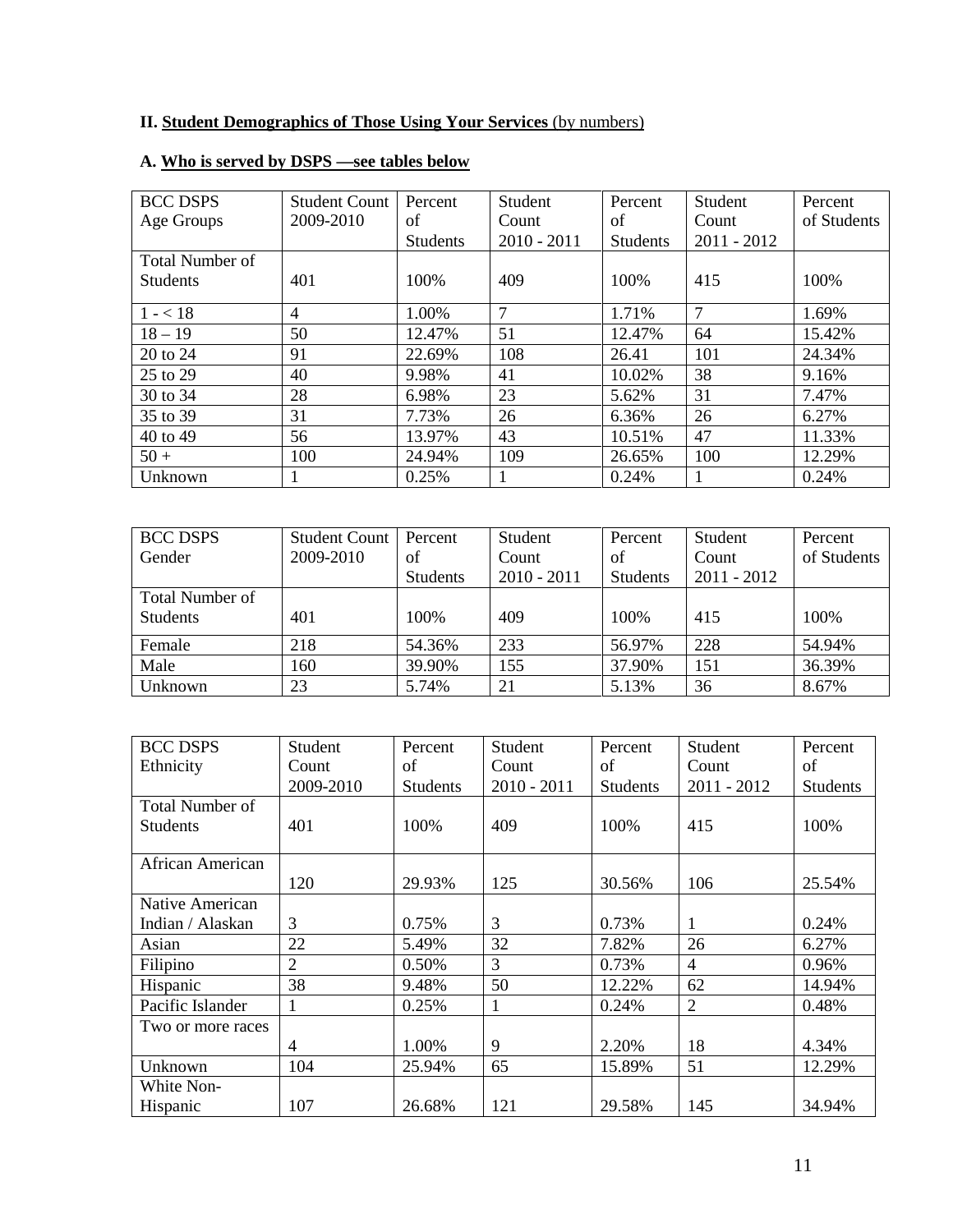### **III. Student Performance and Feedback**

### **A. How do students who receive services perform, and how do their counterparts who do not receive services perform?**

#### **See Tables below.**

| <b>BCC DSPS Retention Rate vs.</b> | Census     | Retained | <b>Retention Rate</b> |
|------------------------------------|------------|----------|-----------------------|
| <b>BCC Non-DSPS Retention Rate</b> | Enrollment |          |                       |
| Three year trend                   |            |          |                       |
| DSPS Fall 2009                     | 633        | 4497     | 75.00%                |
| Non-DSPS Fall 2009                 | 16262      | 12247    | 75.30%                |
| DSPS Fall 2010                     | 720        | 518      | 71.90%                |
| Non-DSPS Fall 2010                 | 15602      | 11859    | 76.00%                |
| DSPS Fall 2011                     | 595        | 426      | 71.60%                |
| Non-DSPS Fall 2011                 | 14834      | 11161    | 75.20%                |

When compared to BCC campus retention rates, DSPS students were on par with their nondisabled peers in fall 2009. DSPS retention rates for fall 2010 and fall 2011 were lower than non-DSPS retention rates.

| <b>BCC DSPS Success</b><br>Rate, 3-year trend | <b>Total Graded</b> | <b>Success</b> | <b>Success</b><br>Rate | Withdrawal | Withdrawal<br>Rate |
|-----------------------------------------------|---------------------|----------------|------------------------|------------|--------------------|
| DSPS Fall 2009                                | 621                 | 405            | 65%                    | 124        | 20%                |
| Non-DSPS Fall 2009                            | 15120               | 9843           | 65.10%                 | 2872       | 19%                |
| DSPS Fall 2010                                | 651                 | 412            | 63%                    | 133        | 20%                |
| Non-DSPS Fall 2009                            | 14500               | 9834           | 67.80%                 | 2633       | 18%                |
| DSPS Fall 2011                                | 561                 | 353            | 63%                    | 134        | 24%                |
| Non-DSPS Fall 2009                            | 14122               | 9271           | 65.60%                 | 2941       | 21%                |

When compared to BCC campus success rates, DSPS students had slightly higher success rates than non-DSPS students.

### **B. What do students have to say about DSPS**?

With the assistance of BCC administration, DSPS has developed an assessment tool to survey students. The majority of DSPS students maintain ongoing enrollment at BCC and regularly seek DSPS guidance and request accommodations. These regularly enrolled students are likely to be the students who will complete the survey, the information of which is to be collected by the end of the fall 2012. Upon completion, the survey's findings can be analyzed to assess and improve the effectiveness of DSPS' offerings.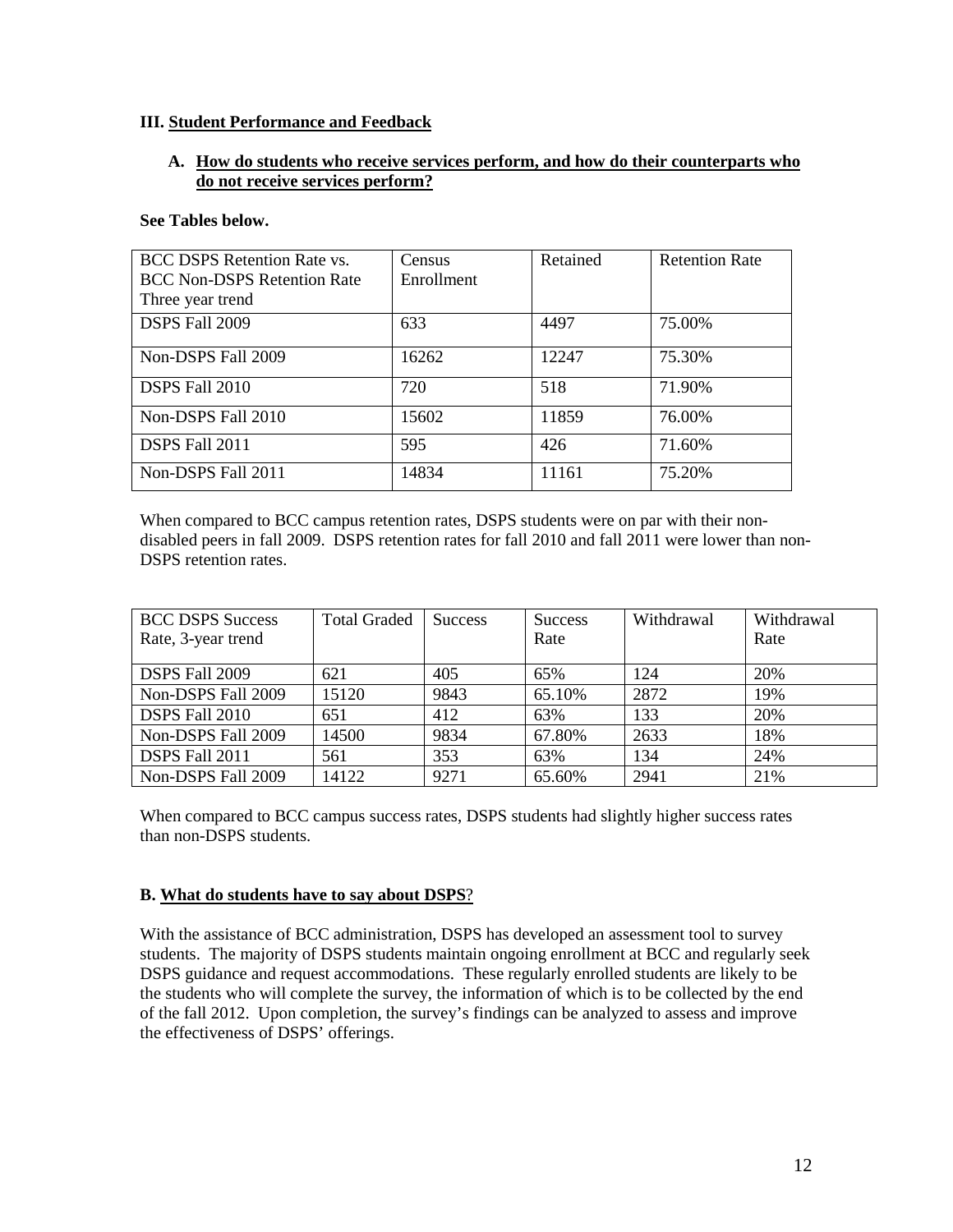# **IV. Program Effectiveness**

### **A. Interdepartmental/program/campus collaboration**

### **1. How does the unit (and committees in which unit participates) support other administrative, student services and academic units in the college?**

DSPS supports other administrative, student services, and academic units in a variety of ways. DSPS staff and faculty assists non-DSPS faculty by helping them to address and implement student accommodations, especially testing accommodations. BCC faculty often contacts DSPS staff in regards to working with students enrolled in the program and what services are available to serve students. DSPS staff has always been available to do presentation for students and faculty, and with the establishment of the campus' Teaching and Learning Center, DSPS related workshops and trainings will be available for BCC faculty and staff.

DSPS staff works collaboratively with BCC administrators to address disability-related concerns from students and the campus community. DSPS staff and BCC administrators work together to focus on the areas of DSPS where improvements can be made to better serve BCC students, staff, and the community-at-large.

As a part of BCC Student Services, DSPS staff works collaboratively with various student programs. DSPS shares some of the same students with other BCC student services: EOPS, Counseling, TRIO, CalWORKS, Veteran's Programs, and the PACE program. DSPS counselors create student education plans (SEPs) which are designed to address the disability limitations of students with disabilities. The SEPs are then used by other BCC professionals to guide DSPS students towards their educational goals. (These plans are also used for the Financial Aid Office, specifically for students who are on financial aid progress probation.)

DSPS works collaboratively with other non-student services departments to effectively address student needs. The Information Technology department assists DSPS in addressing technology issues affecting access for students with disabilities. If these issues are left unattended, it would compromise the legal obligations of the college. The Facilities staff assists DSPS in addressing classroom furniture accommodations and maintaining physical access on the campus (moving furniture, keeping pathways clear, fixing automatic door openers). DSPS staff works with the Office of Instruction to address issues related to supporting students with disabilities, especially situations which require faculty input to resolve.

### **B. Quantity of program/department/service delivered (student utilization of services and student engagement)**

### **1. Numbers of students served**

In the academic year 2011 - 2012, 415 students received services from DSPS , a decrease of 3.5% from 2009 to 2012. The reasons for the decrease can be attributed to issues facing the entire community college system in California: fewer class offerings (especially for disability related classes) and increases in the cost of attending college.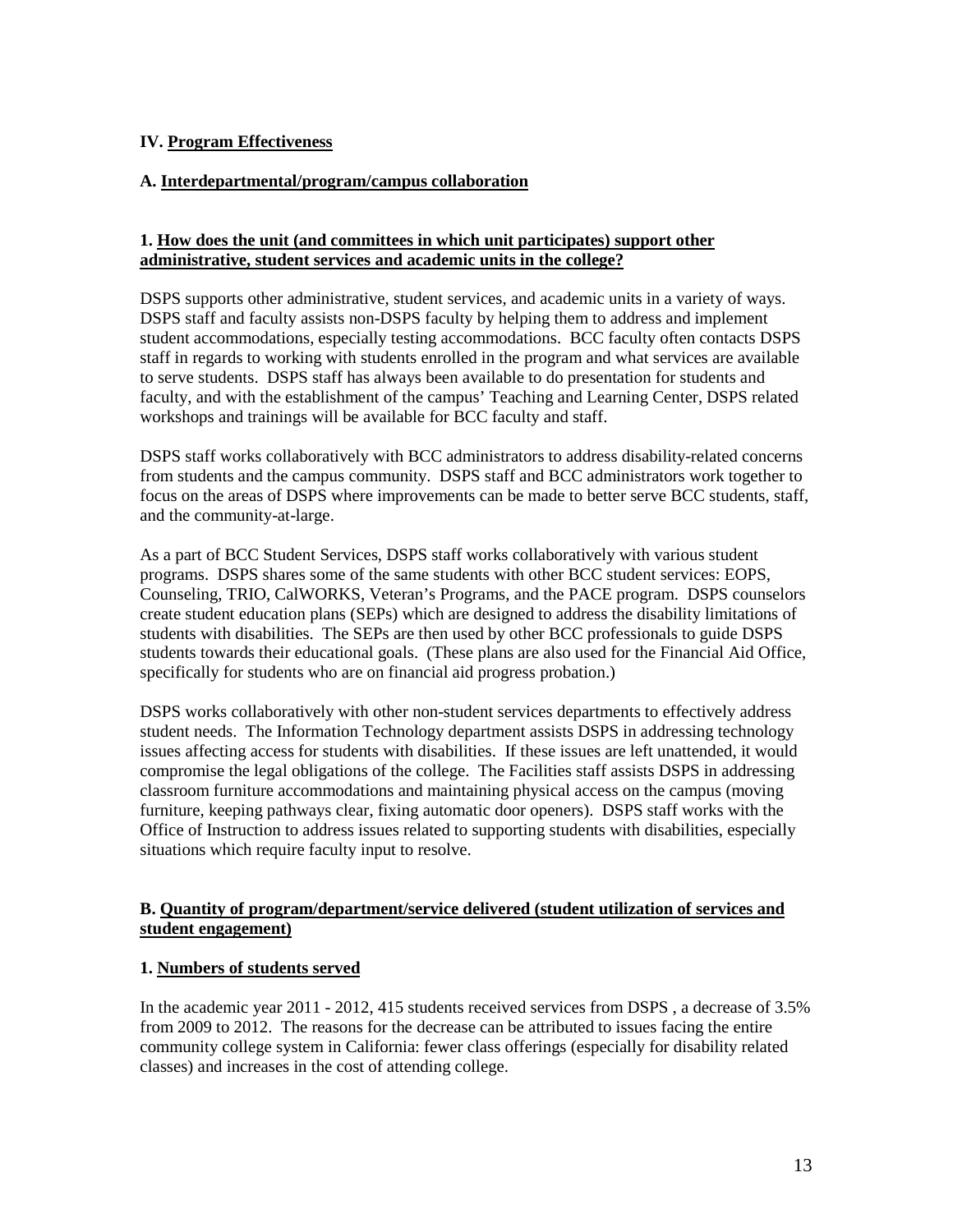#### **2. How many appointments/contacts with students do you have on any given day?**

In a week, the incumbent .67 Counselor can meet with up to 20 or more students. The .67 Coordinator / Counselor spends up to 5 hours per week coordinating DSPS , and the remaining hours are spent meeting with up to 15 or more students. The 1.0 LD Specialist will work with up to 10 to 20 students per week, depending on the services provided. LD assessments are (at minimum) a 15 hour process and considerable time is spent with pre-assessment and screening. The LD Specialist may spend time consulting with students regarding learning skills and interventions, a process that takes less time with students.

Based on the present staffing configuration, up to 50 or more DSPS students will meet with DSPS faculty in a fully scheduled week. This doesn't include student contact with DSPS office staff regarding issues such as registering note-takers, testing accommodations, note pick-up, making appointments, or crisis intervention. Once there is full staff in place, with a full-time DSPS Counselor/Coordinator (hiring in progress) and a full-time DSPS Counselor, the number of appointments/contacts could be 65 to 90 in a week, including those contacts made by the LD Specialist.

# **V. Service Area Outcomes**

# **A. List the Service Learning Outcomes (SAOs/SLOs) that are presently being assessed. Describe the activities that will be or have been implemented to achieve the SLOs**

DSPS has developed SLOs based on the mission of the program and the SLOs from Student Services.

*Student Personal Awareness: Students who qualify for and have requested DSPS services will demonstrate increased awareness of their educational strengths and ability to overcome disability related limitations, which are associated with retention and academic success.*

*Student Personal Responsibility: DSPS students will demonstrate improved capacity and responsibility for participation in the establishment and implementation of their disability related classroom accommodations.* 

(The DSPS SLOs can be found at the following website: http://www.berkeleycitycollege.edu/wp/student\_service\_programs/files/2011/08/DSPSSLO-2011-12-2.pdf.)

In order to assess the SLOs, DSPS students are asked to complete a short, six-question survey measuring their perception of the extent to which DSPS services are helping them to identify their own educational strengths and their capacity to overcome disabilityrelated limitations. The survey format is designed so that students are able to rate the program's ability to increase the student's awareness of the importance of knowing one's own educational strengths and disability-related limitations, as well as their responsibility in implementing accommodations in the classroom.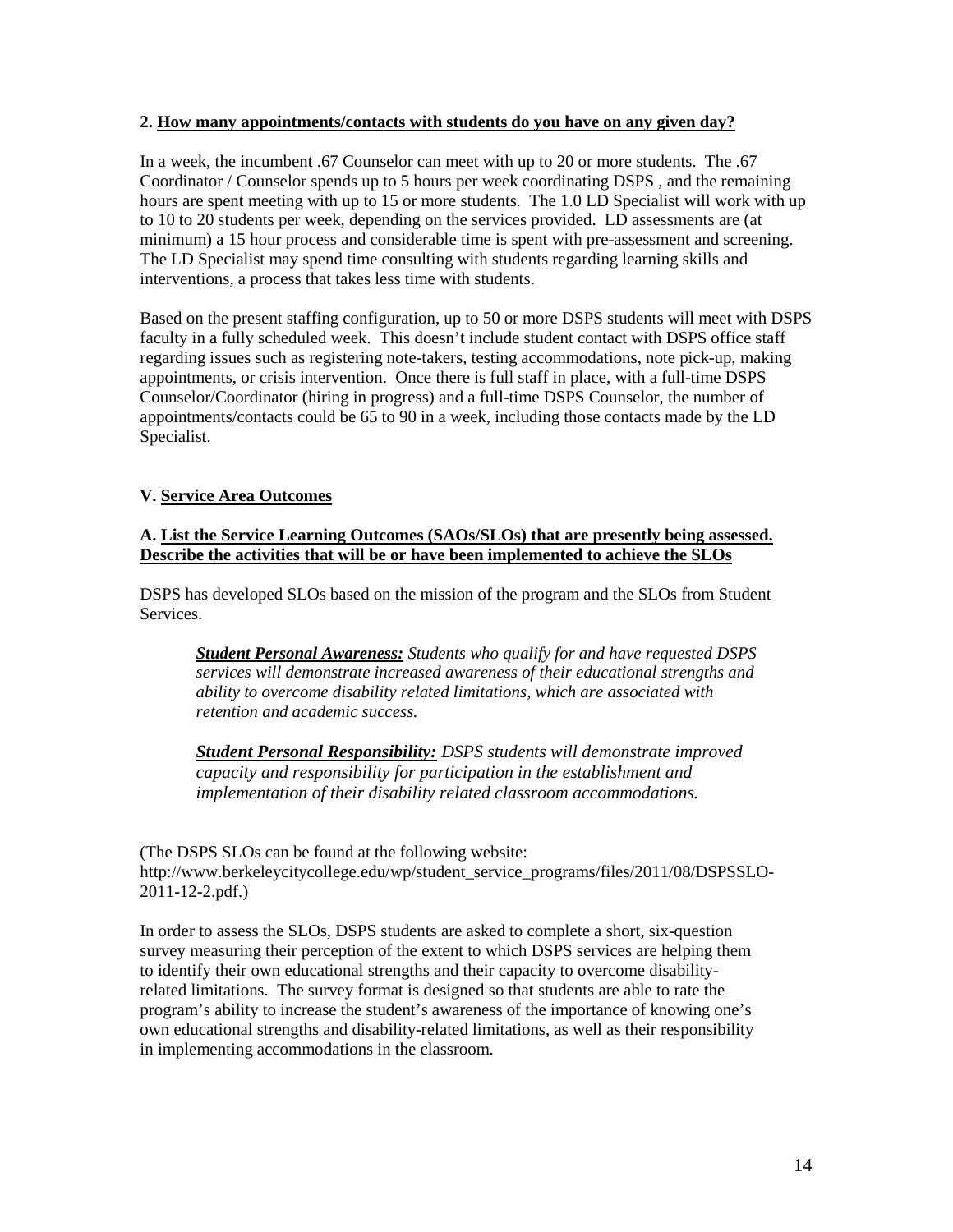DSPS will complete SLO assessment in January 2013, when the findings of the assessment are written in a report to inform program offerings and implementation of program improvements. By June 2013 these improvements will be in place at DSPS, thereby effectively closing the loop between assessment and program goals.

## **B. What additional SAOs/SLOs should be considered to demonstrate what your student should know and/or be able to do as a consequence of the services provided by your unit?**

Additional DSPS SLOs will be considered for assessment upon completion of the first SLO assessment. This would allow the DSPS to make improvements stemming from the initial assessment and address other DSPS SLO in the interest of both student need and the DSPS Mission.

# **VI. ACTION PLAN: Using the results of the data collected and discussed in this program review, identify:**

### **A. The future needs of the program/service area**

Future needs of DSPS are also the current needs of DSPS.

### **Personnel**

- **Full-time Counselor/Coordinator**: BCC is in the process of hiring this position. The coordinator's role is important in the support of campus faculty and staff who often need guidance when educating and working with DSPS students.
- **Full-time DSPS Counselor:** Filling this position would DSPS with the necessary staffing to provide legally mandated and timely services to students with disabilities.
- **Full-time Staff Assistant**: This position would support DSPS testing accommodations and other DSPS administrative duties as assigned.

### **Facilities**

- **An assistive technology (AT) lab**: This lab would house state-of-the-art equipment and software for the creation of and provision of alternate media accommodations. This lab would also serve as a place where students can receive training on how to use their alt media and assistive technologies.
- **DSPS testing accommodations space:** DSPS is the primary facilitator of testing accommodations and the demand for such accommodations is increasing, but the space available to do so is decreasing.

### **Program**

• **Updating DSPS Handbooks and DSPS forms**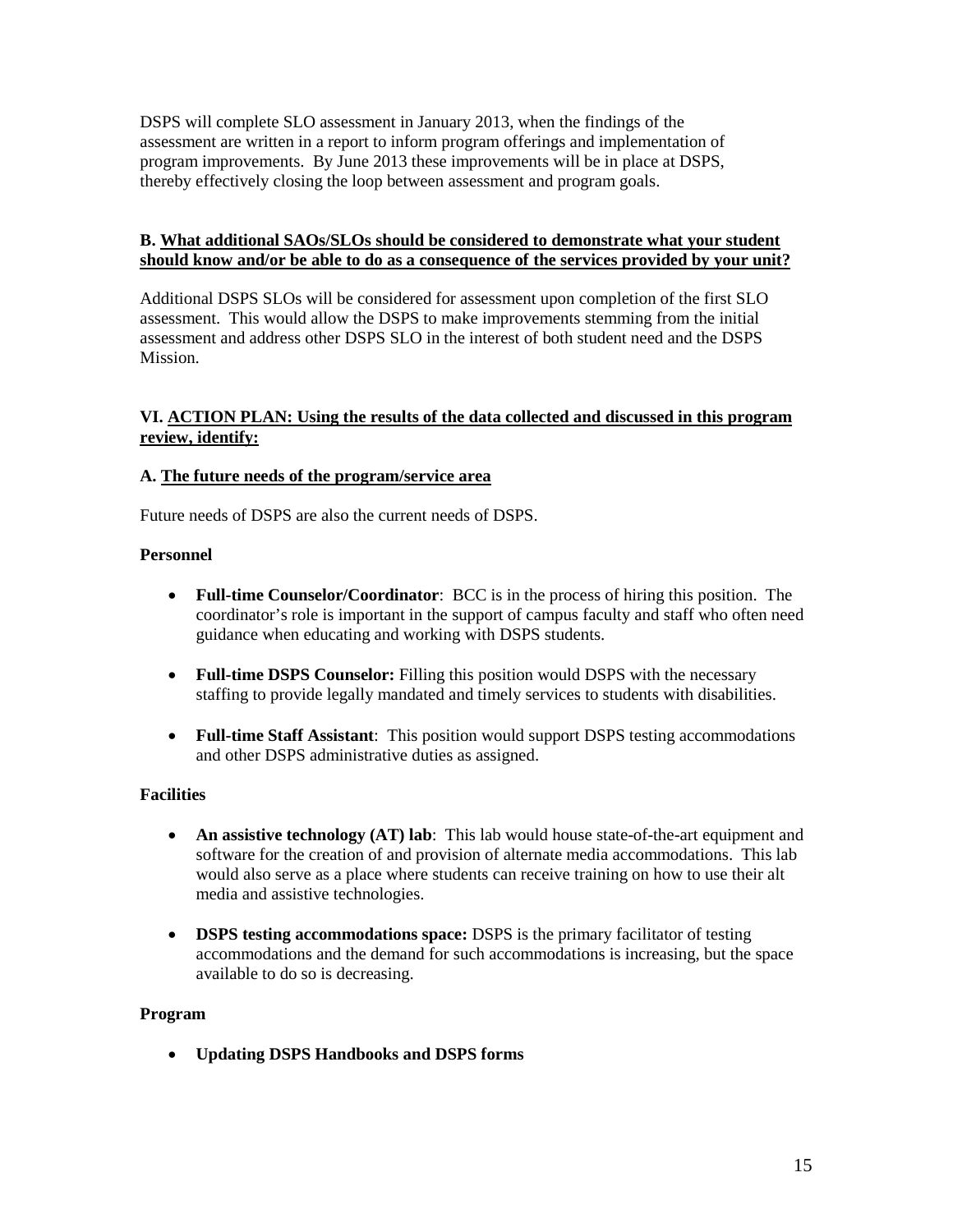- **Improving on-campus outreach** to strengthen student and faculty awareness of disabilities and PSSD services, including LD assessment and accommodation prescriptions;
- **Improving outreach to the off-campus community**, including but not limited to community based organizations, local high schools, local colleges and universities, and the Department of Rehabilitation;

# **Technology**

- **New and updated technologies** for staff effectiveness and efficiency, as well as access for DSPS students. A list of hardware and software has been outlined in earlier in this document.
- **A DSPS technology assessment** to advise the program on systems, products, and trainings that can maximize office management effectiveness and minimize costs.
- **Technology to improve DSPS student record management**. A recent transition to electronic forms has permitted staff to save on cost and to streamline many processes. However, there is a substantial limitation of our ability with respect to automation, filing, and data mining without the addition of a dedicated workflow database management system.
- **Implementation of a DSPS tracking system for equipment loaned to students** in collaboration with the BCC library which already uses a bar code system to track book loans. A tracking system would increase the rate of return for loaned equipment, decrease the need (and cost) of replacing non-returned equipment, and ensure all DSPS students have continued access to equipment.

In addition to the standard technologies used in the program, new technologies are emerging which can accommodate the reading preferences for students with a variety of disabilities. Tablet computing and handhelds, along with a number of software applications (apps), can be used to support students with disabilities. Varying degrees of accessibility is now common to many mainstream products as part of the core features or at a nominal cost. The following recommendations should be considered for purchase for training and use in the AT lab only (not for loaning to students for use outside of the lab):

- iPad
- iPod Touch
- Amazon Kindle
- Android Tablet
- Victor Reader Stream
- Refreshable Braille

In 2010, the Berkeley Center for Accessible Technology (CforAT) had proposed coordinating with BCC on an enhanced public computing center system to better meet the needs of students with different technology needs based on the limitations of a particular disability. The proposal included a "smart cards" system, where cardholders could access a computer at BCC and at other Berkeley locations and from their homes. (CforAT is also proposing a public computing center at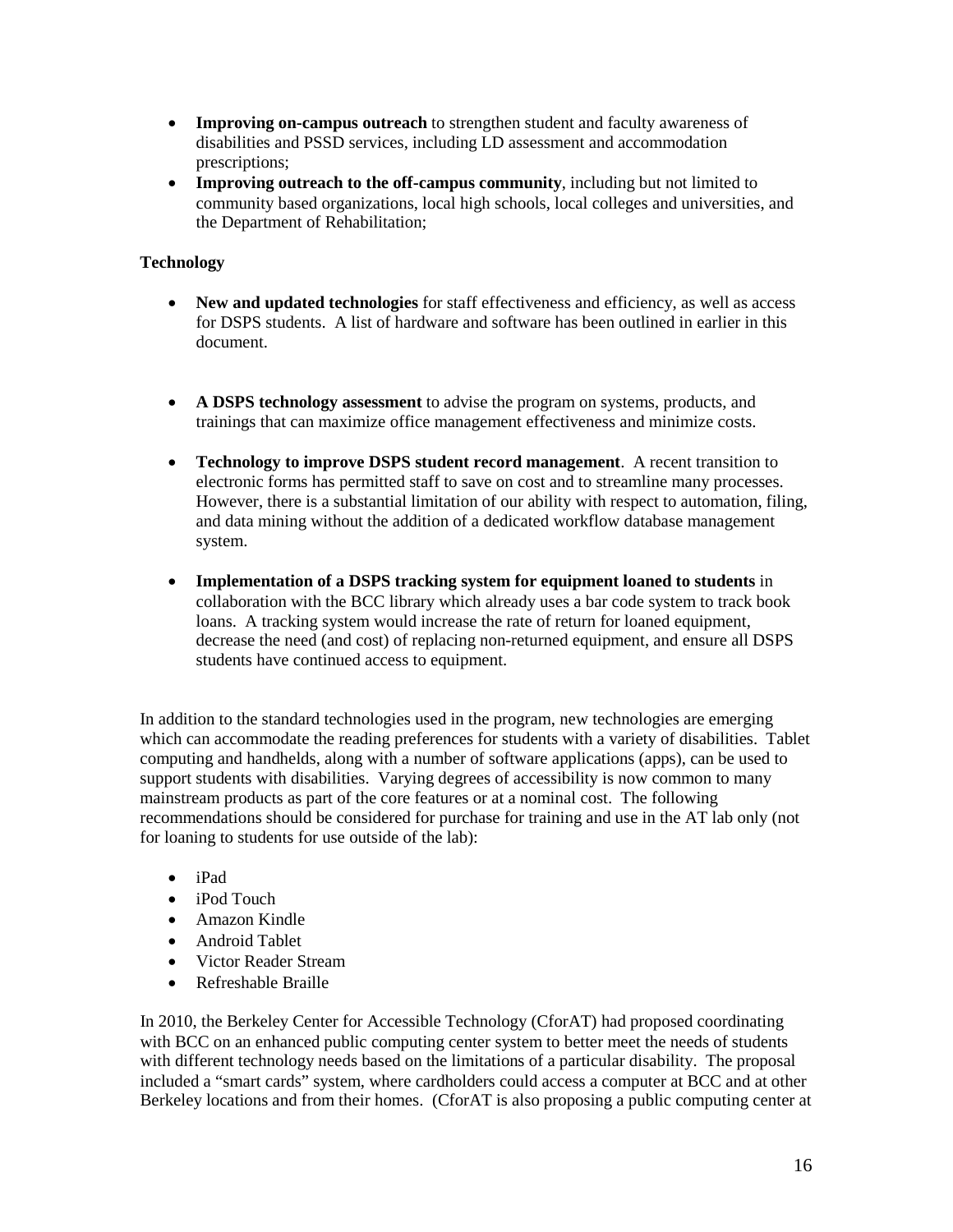the Department of Rehabilitation Ed Roberts Campus in Berkeley). Given BCC's location in the birthplace of disability rights and access, this project could be an example of best practices regarding access of technology for people with disabilities.

## **Additional Questions to address accreditation Recommendation #5**

# **If your department experienced a reduction in resources, describe the impact of that reduction on the overall educational quality of your unit and the College.**

Since the 2008 – 2009 academic year statewide funding for DSPS has been reduced by approximately 45%. DSPS, along with disability service programs at the other PCCD campuses, had to make adjustments for this loss of funds. This reduction in budget affected DSPS' ability to hire and retain full-time program staff. Funding issues have affected the program's ability to purchase, upgrade, and maintain software and hardware tools for both DSPS staff and student use. As discussed previously, assistive technologies for students, to include equipment to loan students (i.e. digital recorders, SmartPens, alternate media players, assistive learning devices) is an important part of learning for many students with disabilities.

## **How does the department plan to sustain the quality of instruction and/or services offered through your department in the current environment of reduced resources?**

Fortunately for DSPS, there is support from BCC administrators to provide the program with what is necessary to keep the program and the college in compliance. According to the final 2011 – 2012 budget for DSPS, the college district contributed 36% of the program's cost, over \$200K beyond DSPS' state allocation. This contribution allowed DSPS to continue to serve students with disabilities throughout the entire school year, including summer sessions.

In an effort to further strengthen DSPS, long standing issues are being addressed. As of August 2012, a new full-time LD Specialist has been hired to coordinate the LD program and services. The LD Specialist, in collaboration with the LD Specialists at the other PCCD colleges, is writing curriculum for a learning strategies course designed to assist students with learning disabilities to identify and use strategies for studying. It is anticipated that this class will be offered in the fall 2013 semester.

At the time of this writing, the college is in the process of hiring a full-time Coordinator / Counselor for DSPS. BCC administrators are working with DSPS staff to identify ways to support the program's need for an AT center, testing accommodations space, and staffing for the front office. DSPS has been able to buy specific technologies which can be used by students with disabilities, and has been encouraged by the support of BCC administration to identify ongoing needs of the program.

# **What does the department recommend that the college do to maintain quality educational programs and services?**

A staff mental health counselor would help BCC students deal with their emotional and other mental health issues so they can be better students. This need is particularly important to all BCC students, especially given the stresses students are experiencing in these times of budget cutbacks, overfilled classrooms, and checkered availability of courses needed to fulfill educational plans and meet graduation timelines. Many students and other typical (and atypical) stressors associated with the educational process. In many cases, students with disabilities are more